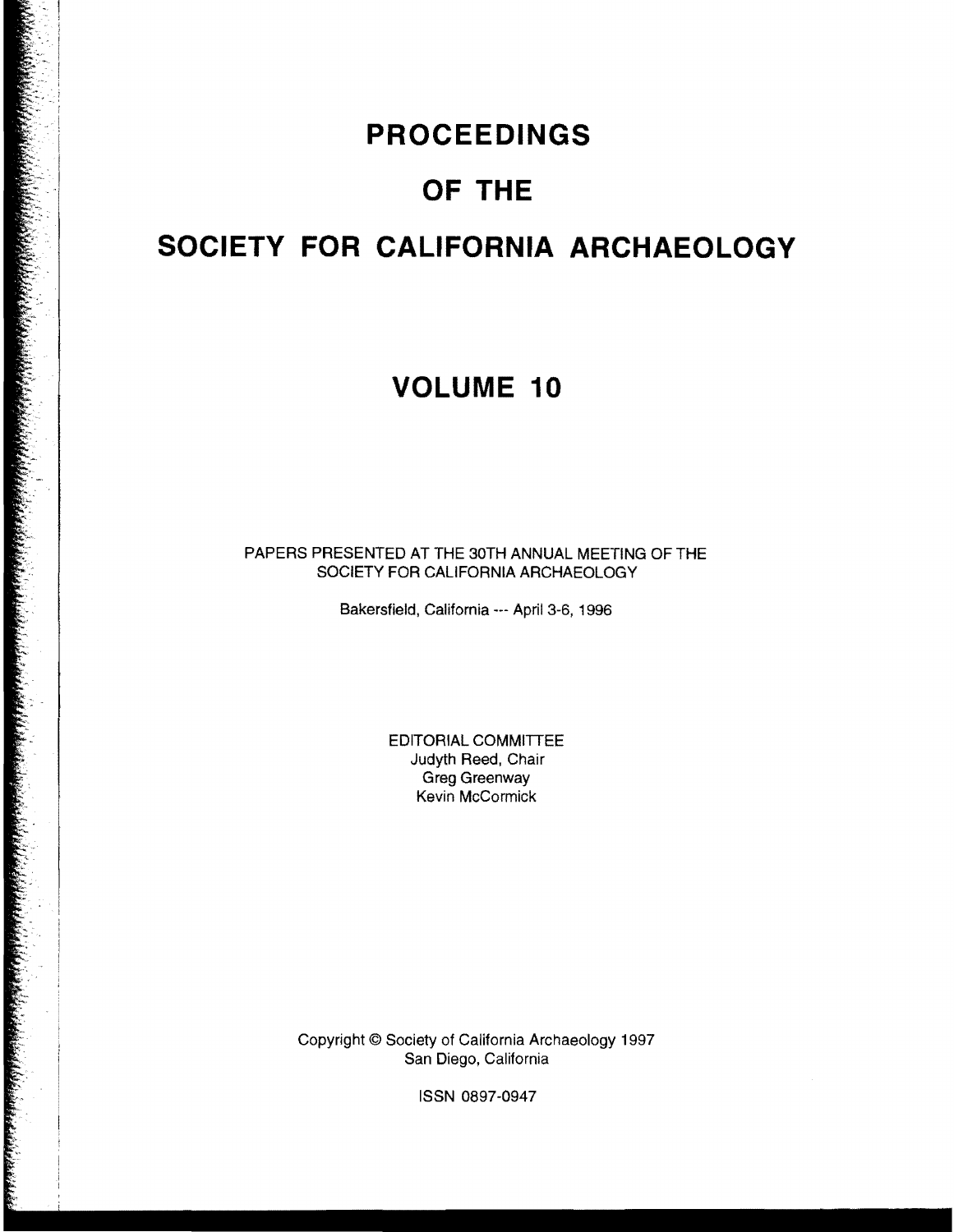#### **STATEMENT OF PURPOSE**

The Proceedings was established by the Society for California Archaeology in 1988 to promote public dissemination of recent archaeological investigations in California. The Proceedings provides a publication outlet for the papers presented at the SCA Annual Meetings. **All** papers presented at the Annual Meeting are eligible for publication. The Proceedings are published annually, thus insuring prompt publication and dissemination of research results and commentary relating to Califomia archaeology. Individual papers are published as received, without formal peer review, except as required by the Proceedings editors to insure conformance with the established style requirements.

#### **INFORMATION FOR CONTRIBUTORS**

Authors should prepare their manuscript in accordance with the *Proceedings* style guide, published in Volume 3. Authors should submit their manuscript in both hard copy and on computer diskette. The Proceedings will not publish information that has appeared in the Society's Newsletter. The deadline for submission of manuscripts is July 1st, following the Annual Meeting. Manuscripts should be submitted to the Proceedings editor at the address listed in the SCA Newsletter.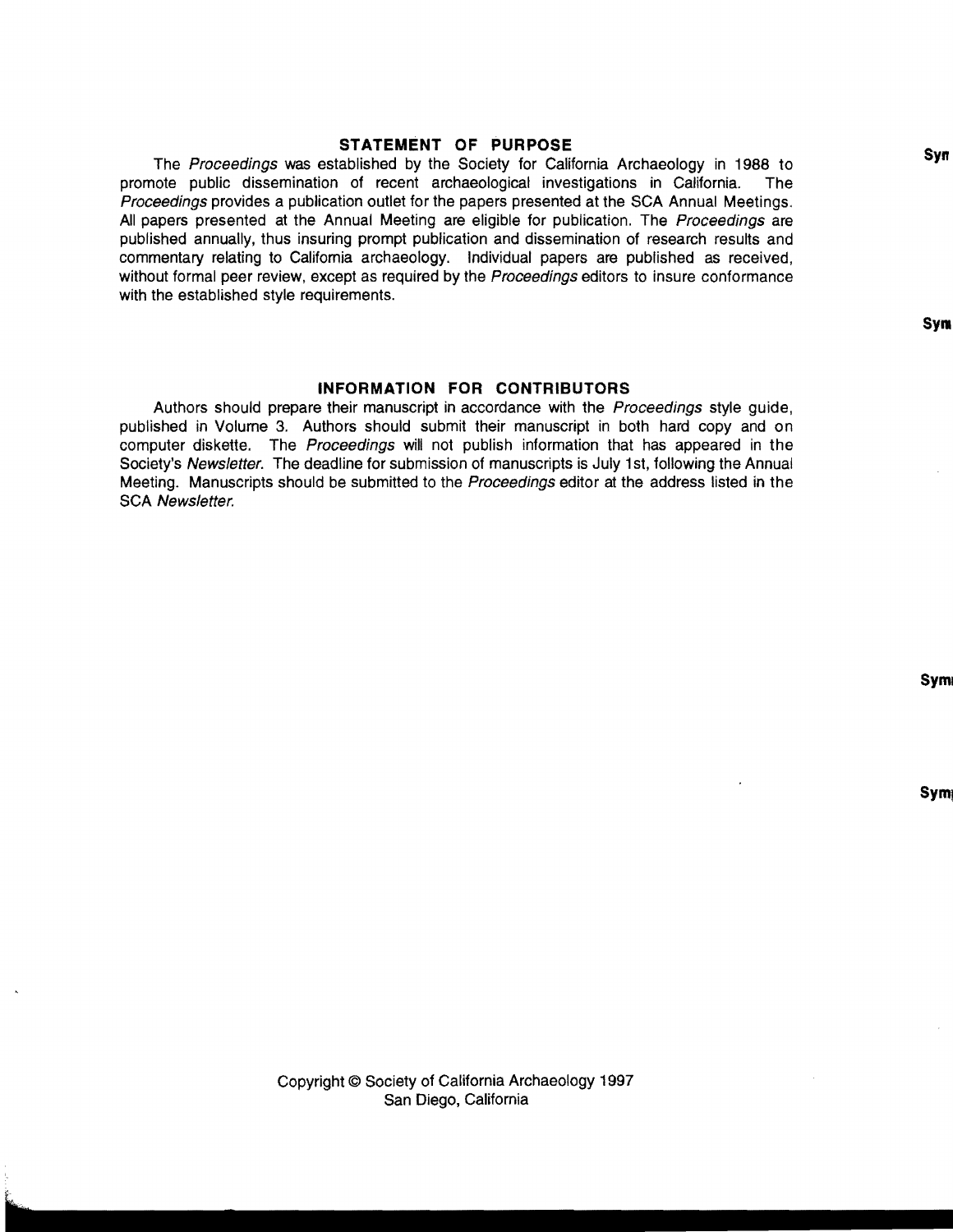### **Contents**

 $\mathcal{L}^{\text{max}}_{\text{max}}$  and  $\mathcal{L}^{\text{max}}_{\text{max}}$ 

 $\sim 10$ 

|  | Symposium 3: Out of Site, Out of Mind: The Subsurface Site                                                                                                                    |                |
|--|-------------------------------------------------------------------------------------------------------------------------------------------------------------------------------|----------------|
|  | SURFACE SURVEY FOR THE SUBSURFACE SITE                                                                                                                                        | $\blacksquare$ |
|  | RESULTS OF TRENCH MONITORING AND SITE BOUNDARY DEFINITION<br>FROM CA-SOL-391 IN GREEN VALLEY, CALIFORNIA                                                                      | $\overline{4}$ |
|  | Symposium 5: The Cultural Landscape Concept: What Can It Do for Cultural<br><b>Resource Management?</b>                                                                       |                |
|  | READING THE LAND: AN INTRODUCTION TO CULTURAL LANDSCAPES                                                                                                                      | 14             |
|  | GETTING AROUND THEORETICAL ROADBLOCKS IN CULTURAL<br><b>LANDSCAPE RECONSTRUCTION</b>                                                                                          | 19             |
|  | ISOLATED CULTURAL LANDSCAPES THROUGH TIME: A VIEW<br>OF CENTRAL CALIFORNIA COAST RANGE HUMAN RESPONSE<br>TO THE LANDSCAPE AND HERITAGE MANAGEMENT                             | 26             |
|  | CULTURAL LANDSCAPE STUDY OF LOST VALLEY,<br>SAN DIEGO COUNTY, CALIFORNIA                                                                                                      | 29             |
|  | Symposium 9: General Session: Coastal and Insular Southern California                                                                                                         |                |
|  | RECENT DATA ON SUBSISTENCE AND ENVIRONMENTAL<br>CHANGE FROM SOUTHERN SANTA ROSA ISLAND                                                                                        | 36             |
|  | Symposium 12: Recent and On-going Research on National Park Service<br>Lands in the California Deserts                                                                        |                |
|  | THE TRIPLE HOUSE SITE, A LATE PREHISTORIC SITE NEAR THE COCO-<br>MARICOPA TRAIL, JOSHUA TREE NATIONAL PARK: PRELIMINARY<br>REPORTOF SYSTEMATIC SURFACE MAPPING AND COLLECTION | 45             |
|  | ASSIGNING GEOGRAPHIC ORIGINS TO CERAMICS AT CA-RIV-1950                                                                                                                       | 51             |
|  | USING SAMPLE SURVEY RESULTS TO ADDRESS REGIONAL RESEARCH<br>DESIGNS: AN EXAMPLE FROM JOSHUA TREE NATIONAL PARK                                                                | 60             |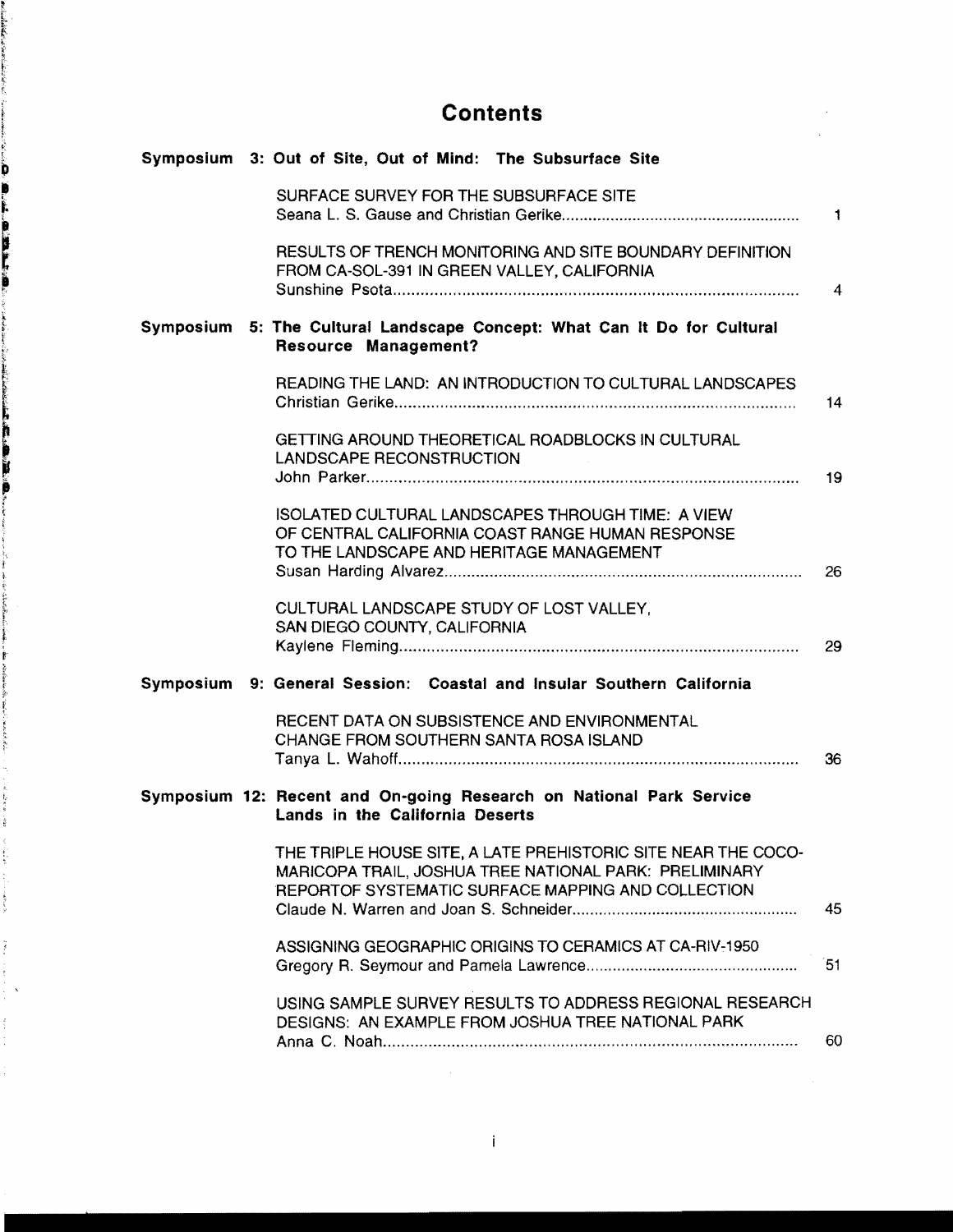### Symposium 13: A Pacific Rim Perspective for California Archaeology

|  | CALIFORNIA ARCHAEOLOGY IN AN INTERNATIONAL CONTEXT                                                                                                                                     | 68  |
|--|----------------------------------------------------------------------------------------------------------------------------------------------------------------------------------------|-----|
|  | THE TRANSFORMATION OF LITHIC TECHNOLOGY IN RIVERINE<br>ADAPTATIONS FROM THE LATE PLEISTOCENE TO THE<br>EARLY HOLOCENE IN THE RUSSIAN FAR EAST                                          | 74  |
|  | <b>CULTURE CONTACT ALONG THE PACIFIC RIM:</b><br>YESTERDAY AND TODAY                                                                                                                   | 88  |
|  | <b>INVESTIGATION INTO MIGRATIONS AND PARALLEL</b><br>ADAPTATIONS ALONG THE PACIFIC RIM                                                                                                 | 93  |
|  | AN ARCHAEOLOGY OF THE PACIFIC RIM                                                                                                                                                      |     |
|  | Symposium 14: Oral History and Historical Archaeology                                                                                                                                  |     |
|  | ORAL HISTORY: THE DISCIPLINARY VIEWPOINT FROM<br>HISTORY AND ITS APPLICATION TO HISTORICAL ARCHAEOLOGY                                                                                 |     |
|  | USING ORAL HISTORY TO EXPAND KNOWLEDGE OF LATE<br>19TH-CENTURY AND EARLY 20TH-CENTURY RANCHING<br>IN THE JOLON AND KING CITY AREA, MONTEREY COUNTY                                     |     |
|  | REFERENCES IN ORAL HISTORY                                                                                                                                                             |     |
|  | Symposium 15: Archaeological Investigations in Support of the State Water<br>Project Coastal Branch, Phase II, Kern, San Luis Obispo,<br>and Santa BarbaraCounties                     |     |
|  | CORRELATIONS BETWEEN LITHIC RAW MATERIAL QUALITY AND<br>AVAILABILITY AND THE FORMATION OF FLAKED STONE TOOL<br>ASSEMBLAGES: EXAMPLES FROM THE CHORRO VALLEY,<br>SAN LUIS OBISPO COUNTY | 123 |
|  | Symposium 16: Western Mojave Desert - Prehistory                                                                                                                                       |     |
|  | <b>HISTORIC PRESERVATION AND NEPA COMPLIANCE:</b><br>A CASE STUDY                                                                                                                      | 131 |
|  |                                                                                                                                                                                        |     |

 $\bar{z}$ 

 $\hat{\mathcal{A}}$